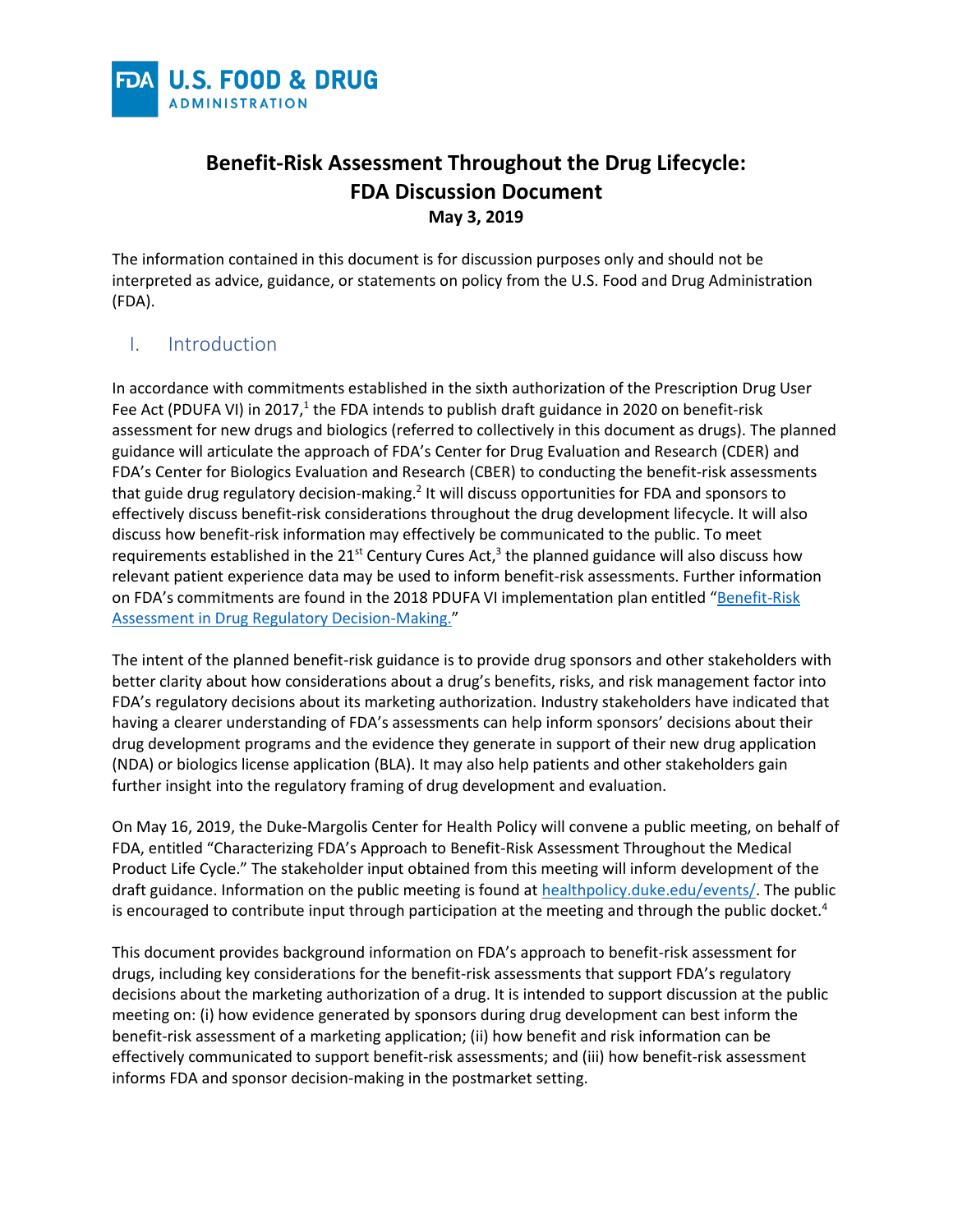## II. FDA's Approach to Benefit-Risk Assessment of Drugs and Biologics

Broadly speaking, *benefit-risk assessment* in FDA's drug regulatory context is making a judgment as to whether the expected benefits (with their uncertainties) of the drug outweigh the potential risks (with their uncertainties and approaches to manage risks) associated with its expected use.

Benefit-risk assessment along a product's life cycle – from development through approval and into the postmarket setting – can take several forms, for different purposes. FDA's planned benefit-risk guidance will focus on the benefit-risk assessments that support FDA's regulatory decisions about the marketing authorization of a drug. Regulatory decisions made regarding the authorization include premarket approval of a new drug application and any regulatory requirements for approval, such as inclusion of a boxed warning in the Full Prescribing Information, postmarket studies, or risk evaluation and mitigation strategies (REMS).<sup>5</sup> It also includes regulatory decisions about the product's marketing after a product is approved. It is important to note, however, there are many regulatory decisions other than marketing authorization that must consider the benefits and risks of a product for its expected use. For example, before an investigational drug can be administered in first-in-human clinical trials, FDA must determine that the product will not pose unreasonable risks to the participants. Other examples of regulatory decisions with benefit and risk considerations are expanded access<sup>6</sup> and emergency use authorizations.<sup>7</sup>

In the context of the marketing authorization of a drug, FDA's regulatory decision-making is based on a determination that the drug is effective and that its expected benefits outweigh its potential risks to patients and to public health. FDA's decision-making is guided by its regulatory framework, statutes, as well as its precedents and policies, which are often expressed through FDA's issued guidance. For example, the standards for establishing a drug's effectiveness as a requirement for approval are codified in the Code of Federal Regulations;<sup>8</sup> the typical standard for approval has been interpreted as requiring evidence from two adequate and well-controlled clinical trials.<sup>9</sup> However, applicable statutes and implementing regulations also give FDA, in appropriate circumstances, regulatory flexibility in the type and quantity of evidence required to establish effectiveness.<sup>10</sup>

Within the legal and policy framework, FDA's decisions regarding the marketing of a particular drug require a case-specific assessment of science and medicine, which considers:

- **The therapeutic context** in which the product will be used, including the nature and severity of the condition the drug is intended to treat or prevent, and how well patients' needs are being met by currently available treatments.
- **The evidence** submitted in the premarket application and/or generated in the postmarket setting. Example of evidence include clinical data, nonclinical data, patient experience data, product quality information, spontaneous reports of adverse events, and real-world data.
- **Uncertainties** about the product's benefits and risks to patients. The body of evidence is inevitably incomplete, thus creating the need for scientific and regulatory judgment to determine whether the product's benefits outweigh the risks despite this uncertainty, and whether additional measures are needed to address this uncertainty.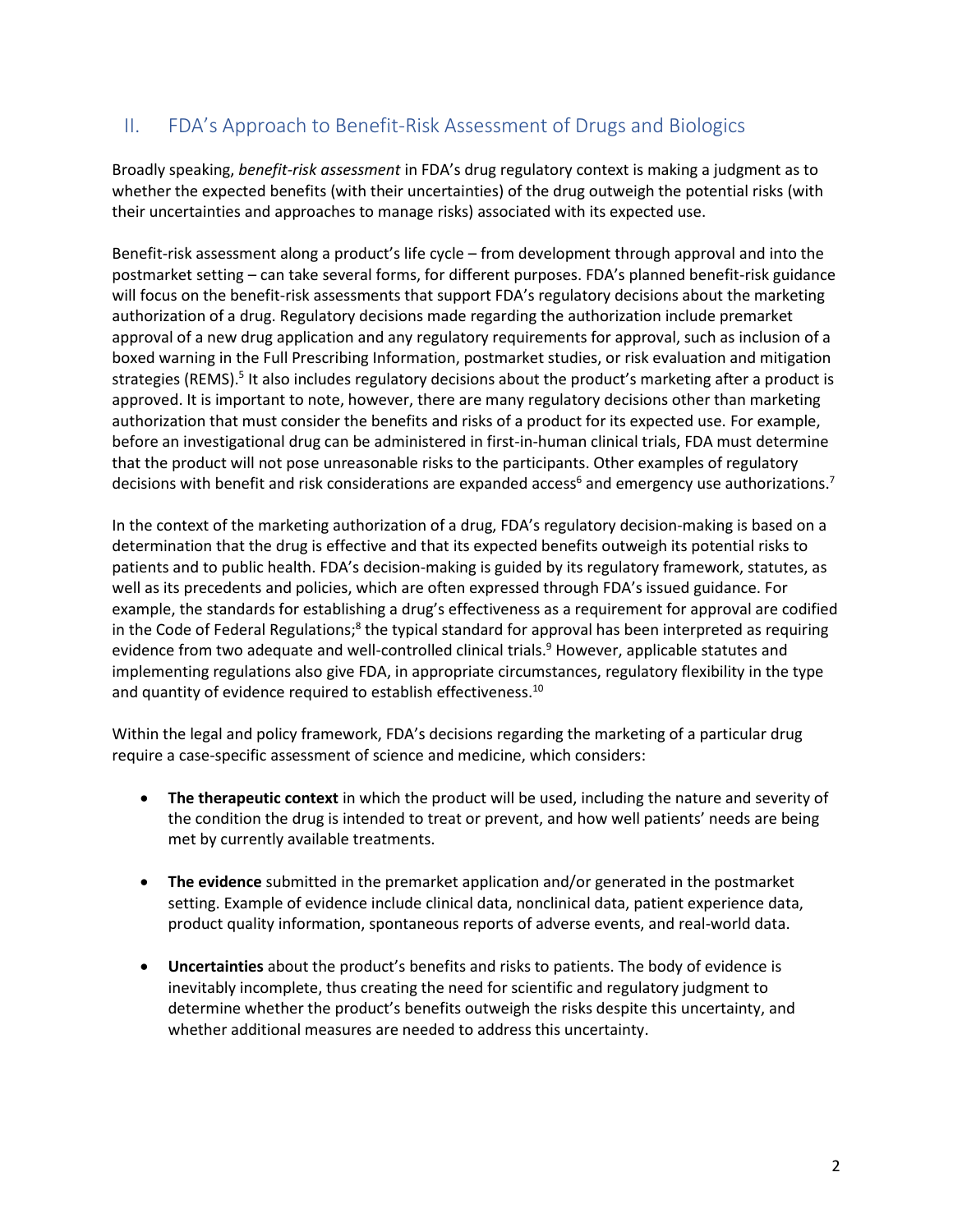- **FDA's regulatory options** to address uncertainties and manage risks, for example through the requirement of additional clinical trials, additional product quality information, safety labeling, and REMS.
- **Values of and tradeoffs between benefits and risks**, within the therapeutic context. Regulatory judgments consider what is important to patients as well as what is important to public health.

FDA's benefit-risk assessment is the process by which FDA integrates the above factors to inform regulatory decisions. FDA's vehicle for conducting these assessments is the Benefit-Risk Framework for Human Drug Review.<sup>11</sup> The Benefit-Risk Framework (Figure 1) provides a structured, qualitative approach and guiding questions for identifying, assessing, and drawing conclusions on the key considerations that factor into the benefit-risk assessment:

- The rows outline the key dimensions of the assessment including *Analysis of Condition* and *Current Treatment Options* (these two rows form the *therapeutic context)*, as well as the product-specific assessments of *Benefit* and *Risk and Risk Management*.
- The columns distinguish two key inputs to each dimension: the *Evidence and Uncertainties* that are most pertinent to the benefit-risk assessment and the *Conclusions and Reasons* on the strength of evidence and potential significance of the findings or review issues.
- Finally, the *Conclusions Regarding Benefit-Risk* integrates the dimensions and considers how evidence and uncertainties about a drug's benefits and risks are weighed in the context of the severity of the condition and the patients' current unmet needs.

| <b>Dimension</b>                           | <b>Evidence and Uncertainties</b> | <b>Conclusions and Reasons</b> |  |  |  |
|--------------------------------------------|-----------------------------------|--------------------------------|--|--|--|
| Analysis of<br>Condition                   |                                   |                                |  |  |  |
| <b>Current Treatment</b><br><b>Options</b> |                                   |                                |  |  |  |
| <b>Benefit</b>                             |                                   |                                |  |  |  |
| <b>Risk and Risk</b><br><b>Management</b>  |                                   |                                |  |  |  |
| <b>Conclusions Regarding Benefit-Risk</b>  |                                   |                                |  |  |  |
|                                            |                                   |                                |  |  |  |
|                                            |                                   |                                |  |  |  |

*Figure 1. FDA's Benefit-Risk Framework for Human Drug Review*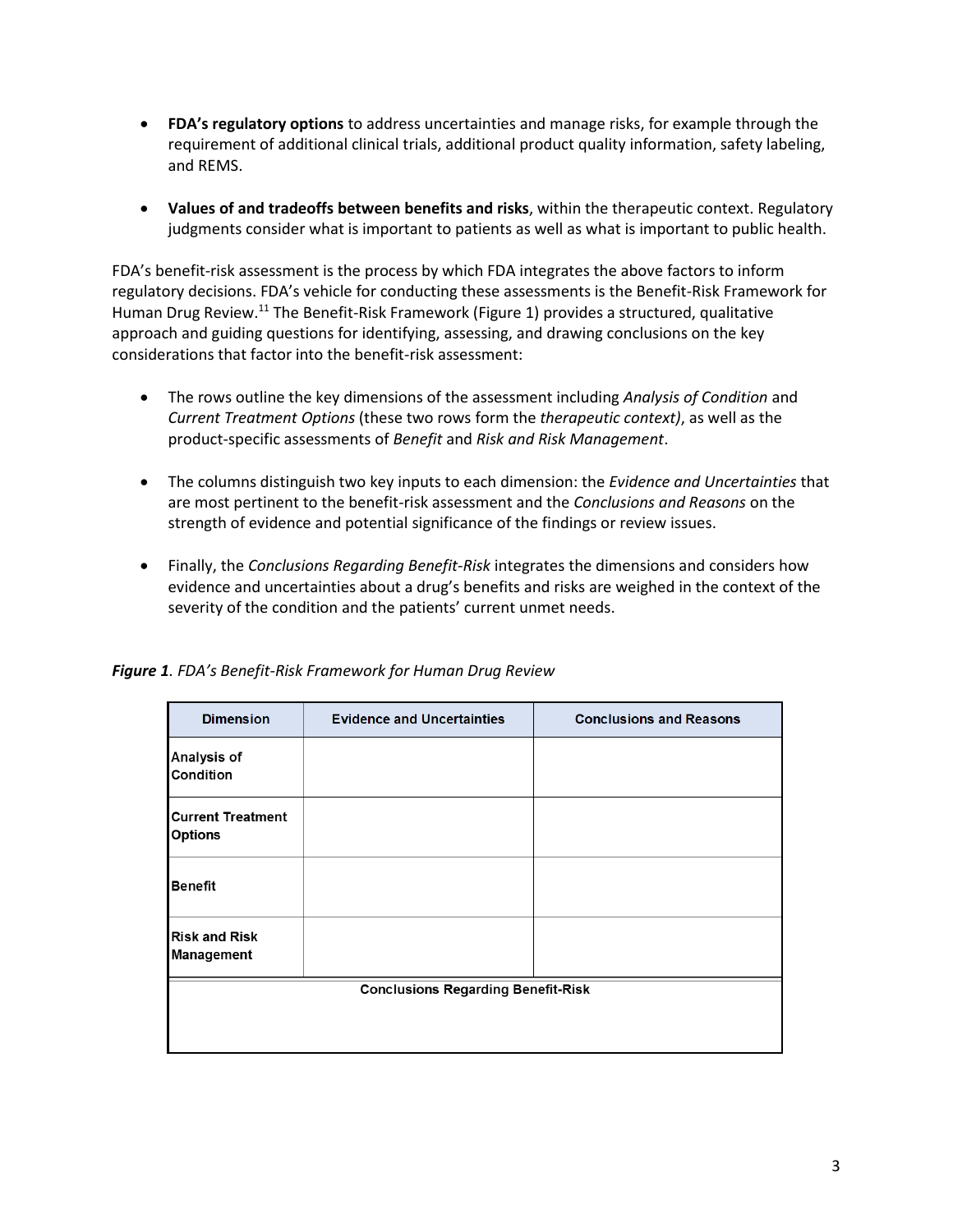At the May 16 public meeting, FDA will discuss in more detail the specific considerations that factor into each dimension of the Benefit-Risk Framework, as well as how considerations on these dimensions are integrated to reach conclusions regarding benefit-risk. Table 1 provides an overview of those considerations. For example, when assessing the expected benefits of the drug, FDA considers the strengths and limitations of trial design; the clinical relevance of the study endpoints as measures of clinical outcomes of importance to patients; the clinical significance of the demonstrated results; the ability to predict which patients may benefit; the ability of individual patients to determine whether they are gaining benefit from the drug; and the generalizability of the benefits demonstrated in the trial to the postmarket setting. FDA welcomes input on these and other considerations.

Table 1 also highlights common sources of uncertainty that can have implications for benefit-risk assessment. Some uncertainties can be anticipated based on the trial design or product design, such as the uncertainty associated with choice of control group, study duration, definition of study endpoints, exclusion criteria, data quality assurance, and manufacturing process controls. Other uncertainties become apparent only after the trial evidence has been generated, such as uncertainty about significance of an unexpected safety signal.

| <b>BRF Section</b>                                   | <b>Key Considerations</b>                                                                                                                                                                                                                                                                                                                                                                                                                                                                                                                                                                                                                                                                                                                                                                                                                              | <b>Common Sources of Uncertainty</b>                                                                                                                                                                                                                                                                                                                                                                                          |
|------------------------------------------------------|--------------------------------------------------------------------------------------------------------------------------------------------------------------------------------------------------------------------------------------------------------------------------------------------------------------------------------------------------------------------------------------------------------------------------------------------------------------------------------------------------------------------------------------------------------------------------------------------------------------------------------------------------------------------------------------------------------------------------------------------------------------------------------------------------------------------------------------------------------|-------------------------------------------------------------------------------------------------------------------------------------------------------------------------------------------------------------------------------------------------------------------------------------------------------------------------------------------------------------------------------------------------------------------------------|
| <b>Analysis of</b><br><b>Condition</b>               | • Context of use for proposed indication: intended medical<br>use, target patient population<br>• Relevant clinical aspects of the condition<br>• Patient-focused disease burden                                                                                                                                                                                                                                                                                                                                                                                                                                                                                                                                                                                                                                                                       | • Ability to define target population<br>• Complexity of disease (e.g., effect<br>on understanding drug's<br>mechanism of action)<br>• Extent of patient input on disease<br>burden                                                                                                                                                                                                                                           |
| <b>Current</b><br><b>Treatment</b><br><b>Options</b> | • Goals of current standard of care<br>• Efficacy and safety of available therapies<br>• Burden of treatment (e.g., administration)<br>• Aspects of disease burden not addressed by current<br>therapies                                                                                                                                                                                                                                                                                                                                                                                                                                                                                                                                                                                                                                               | • Patient utilization of treatments<br>• Extent of evidence about therapies<br>not FDA-approved for the<br>indication<br>• Extent of patient input on unmet<br>needs                                                                                                                                                                                                                                                          |
| <b>Benefit</b>                                       | • Strengths/limitations of clinical trial: potential implications<br>for assessing drug efficacy<br>• Clinical relevance of the study endpoints: ability to measure<br>or predict clinical outcomes of importance to patients<br>• Demonstrated results and their clinical significance,<br>informed by:<br>o Magnitude, duration of treatment effects<br>o Nature of benefit (e.g., disease modifying, symptom<br>reduction)<br>o Distribution of effects in the study population<br>o Potential effect on future clinical outcomes (e.g., death,<br>organ damage)<br>o Ability to predict which patients may benefit<br>o Ability for patient/provider to assess individual benefit<br>o Patient perspectives on benefit<br>• Generalizability of the clinical trial evidence to the to-be-<br>marketed patient population in the postmarket setting | • Program or trial design; e.g., less<br>than two randomized controlled<br>trials, use of single arm-designs,<br>use of observational data<br>• Statistical uncertainty<br>• Relationship between study<br>endpoint and clinical outcomes<br>• Extent of patient input on the<br>significance of expected benefits<br>• Populations not included or<br>underrepresented in clinical trials<br>• Quality and integrity of data |

|  |  |  |  |  |  | Table 1: Key Considerations for FDA's premarket benefit-risk assessment of new drug applications |
|--|--|--|--|--|--|--------------------------------------------------------------------------------------------------|
|--|--|--|--|--|--|--------------------------------------------------------------------------------------------------|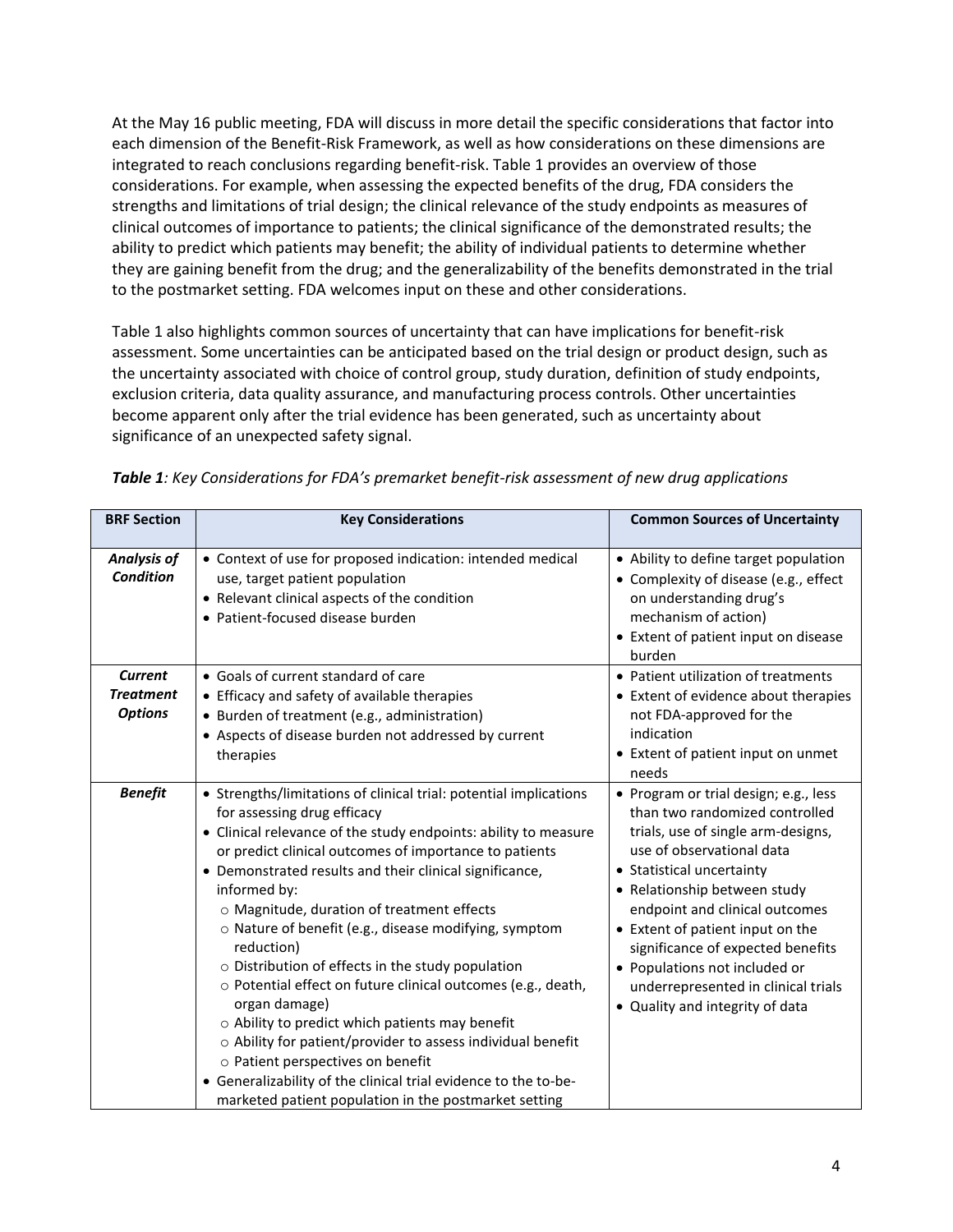| <b>BRF Section</b>                                            | <b>Key Considerations</b>                                                                                                                                                                                                                                                                                                                                                                                                                                                                                                                                                                                                                                                                                                                                                                                                                                                                                                                                                                        | <b>Common Sources of Uncertainty</b>                                                                                                                                                                                                                                                                                                                                                                                                                                                                                                                                                                                                                                    |
|---------------------------------------------------------------|--------------------------------------------------------------------------------------------------------------------------------------------------------------------------------------------------------------------------------------------------------------------------------------------------------------------------------------------------------------------------------------------------------------------------------------------------------------------------------------------------------------------------------------------------------------------------------------------------------------------------------------------------------------------------------------------------------------------------------------------------------------------------------------------------------------------------------------------------------------------------------------------------------------------------------------------------------------------------------------------------|-------------------------------------------------------------------------------------------------------------------------------------------------------------------------------------------------------------------------------------------------------------------------------------------------------------------------------------------------------------------------------------------------------------------------------------------------------------------------------------------------------------------------------------------------------------------------------------------------------------------------------------------------------------------------|
| <b>Risk and Risk</b><br><b>Management</b>                     | • Strengths/limitations of safety evaluation: potential<br>implications on assessing drug risks<br>• Serious adverse events or safety signals-clinical significance<br>and remaining uncertainties, considering:<br>o Magnitude, duration, severity of harms<br>o Reversibility of harm (e.g., upon cessation of treatment)<br>o Distribution of harms in the study population<br>o Potential effect on future clinical outcomes (e.g., death,<br>organ damage)<br>o Ability to predict which patients may be at risk<br>o Ability to prevent, detect, and mitigate harms<br>o Patient perspectives on risks<br>• Adverse effects (e.g., nausea) that could affect tolerability or<br>adherence<br>• Potential impact of product quality or device issues on<br>effectiveness or safety<br>• Additional safety issues considering how prescribers and<br>real-world use in the postmarket setting may differ from the<br>clinical trial setting<br>• Effectiveness of strategies to manage risks | • Size of safety population;<br>background rate of adverse event<br>in the treated population (e.g.,<br>trials may be underpowered to<br>identify all safety risks)<br>• Understanding of the relationship<br>between safety endpoints and<br>clinical outcomes<br>• Potentially susceptible patient<br>groups (e.g., elderly, patients with<br>co-morbidities) not included or<br>underrepresented in clinical trials<br>• Quality and integrity of data<br>• Challenges or barriers to quality<br>health care delivery<br>• Untested risk management<br>strategies<br>• Potential differences between the<br>development batch of the drug<br>versus commercial scale |
| <b>Conclusions</b><br><b>Regarding</b><br><b>Benefit-Risk</b> | • How therapeutic context affects threshold for benefits and<br>tolerance for risk and uncertainty<br>o Benefit and risk values and tradeoffs, including patient<br>perspectives<br>o How the product, if approved, may enhance the<br>treatment armamentarium<br>• Importance of unresolved uncertainties<br>• Need for labeling (e.g., boxed warning) or REMS to support<br>favorable benefit-risk assessment<br>• Need for postmarketing evidence to address uncertainty                                                                                                                                                                                                                                                                                                                                                                                                                                                                                                                      | • Extent of patient and other input<br>on benefit and risk values and<br>tradeoffs<br>• Ability to generate the desired<br>evidence of safety or benefit (e.g.,<br>through randomized control trials<br>or observational studies) in the<br>postmarket setting                                                                                                                                                                                                                                                                                                                                                                                                          |

Aspects of the therapeutic context affect FDA's tolerance for uncertainty and the tradeoffs about a product's benefits and risks. For example, in the case of accelerated approval, FDA may accept an effect on a surrogate endpoint that is reasonably likely to predict benefit, rather than requiring a validated surrogate or direct measure of clinical outcomes, if the drug is expected to provide a meaningful advantage over available therapies in the treatment of a serious or life-threatening condition.<sup>12</sup> Similarly, FDA's determination that serious toxicities may be acceptable for an oncology drug, provided adequate benefit is established, is influenced by the life-threatening nature of the condition and the familiarity of oncologists with the risks of treatment and the management of these risks. Regulatory decisions regarding vaccines, however, must consider that the target population may be millions of healthy people, often children, in order to prevent disease; this illustrates how important the context is when assessing the tolerance for potential risk associated with such products.

FDA recognizes the importance of enabling meaningful patient input in helping to inform the context for drug development and regulatory decision-making, including FDA's benefit-risk assessment. As part of th[e Patient-Focused Drug Development](https://www.fda.gov/Drugs/DevelopmentApprovalProcess/ucm579400.htm) and Science of Patient Input<sup>13</sup> initiatives, FDA is working to advance the development and use of systematic approaches to better incorporate the patient's voice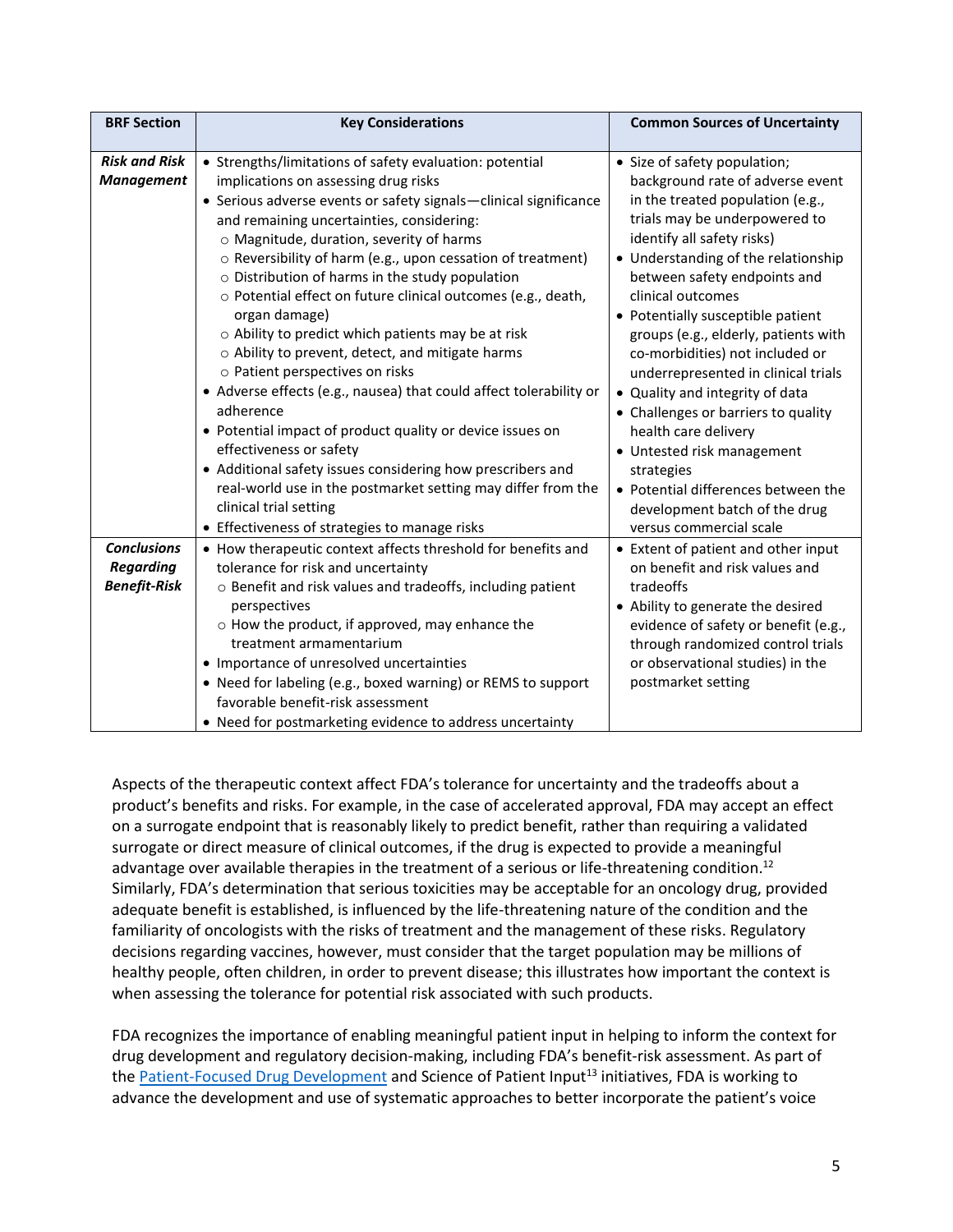into drug development and evaluation. In the planned benefit-risk guidance, FDA intends to include discussion on how patient experience data, including patient input on disease burdens, meaningful outcomes, and potential benefit-risk tradeoffs, can inform benefit-risk assessment. FDA may also include discussion on when this information can be generated to best inform those assessments. This discussion will complement th[e series of methodological guidances](https://www.fda.gov/Drugs/DevelopmentApprovalProcess/ucm610279.htm) that FDA is developing on the collection of patient experience data and the use of such data and related information in drug development.

FDA's benefit-risk assessment fundamentally involves a qualitative judgment about whether the expected benefits of a product outweigh its potential risks. For many regulatory decisions, the supporting benefit-risk assessments can be sufficiently conducted and communicated through the Benefit-Risk Framework. Some decisions, however, involve complex or novel challenges in which uncertainties about the drug's benefits, risks, or tradeoffs may not be fully addressed through a qualitative process. FDA continues to explore ways in which additional approaches and tools can supplement the Benefit-Risk Framework to further support drug development and evaluation, in cases where doing so adds value. FDA's efforts have coincided with similar efforts by industry, researchers, patient stakeholders, and other regulators. Examples include approaches to better characterize uncertainty about the benefits or risks; approaches to incorporate information on benefits, risks, and values into quantitative benefit-risk analyses; and approaches to more systematically incorporate patient preference information to support assessment of the tradeoffs between benefits and risks.

## III. Activities in Premarket Development that May Inform Benefit-Risk Assessment

Decisions and activities undertaken by sponsors in the development of their products, and the evidence generated to support their marketing applications, can have a significant impact on the ultimate benefitrisk assessments that support drug regulatory decision-making. Figure 2 presents a sample of activities that may have particular bearing on FDA's benefit-risk assessments. It is important to note that these decisions and activities are also important in supporting any benefit-risk assessments the sponsor considers within their own development program.



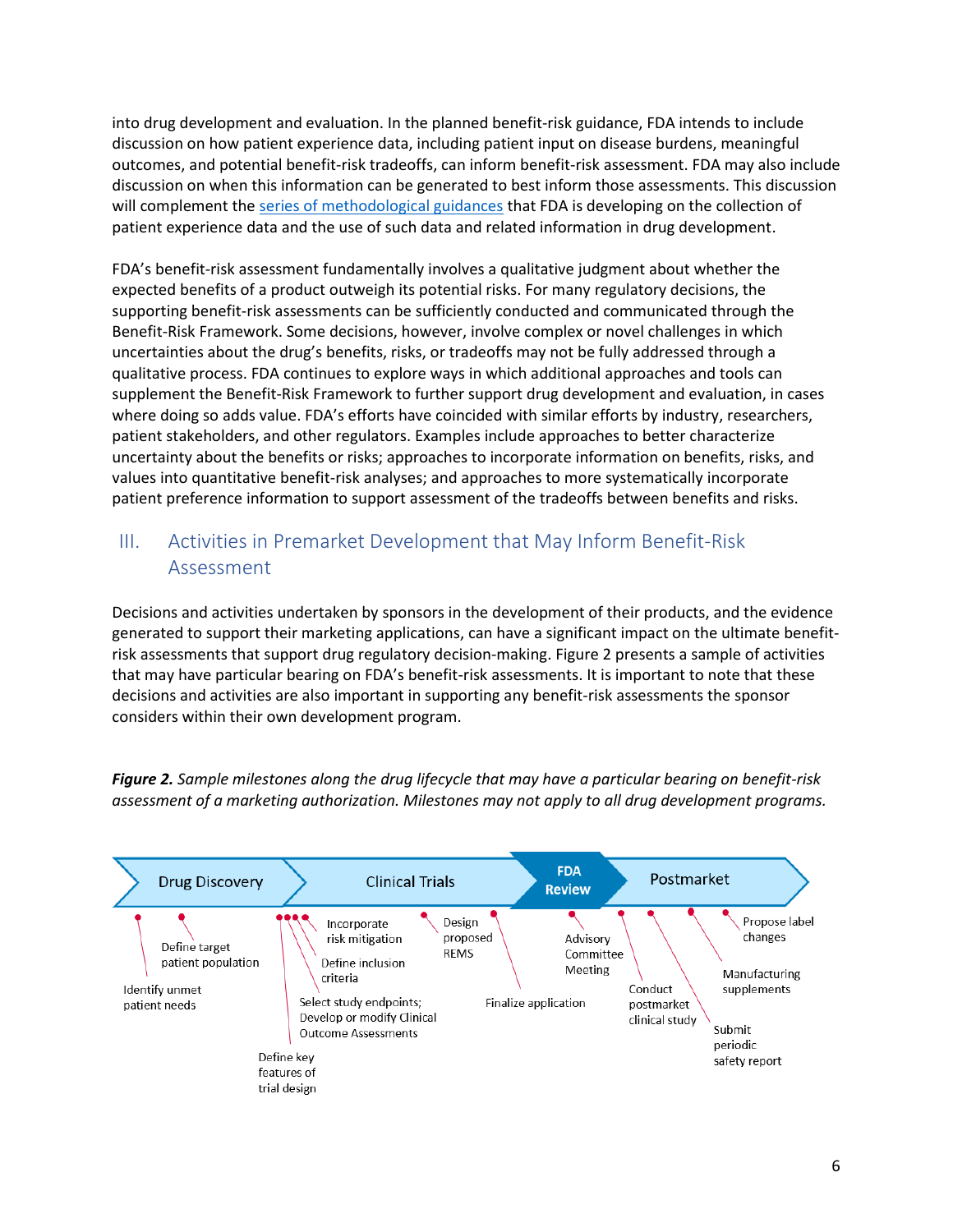Table 2 illustrates how drug development activities can inform benefit-risk assessments. For example, the clinical relevance of study endpoints is a key consideration in FDA's assessment of the drug's benefit (Table 1). Gathering input from patients early in development can clarify specific areas of unmet patient need that a new treatment may seek to address. It can also help inform how to best measure treatment effects in clinical trials. At the public meeting, FDA is interested in discussion of these and other drug development activities that relate to FDA's key considerations.

|  |  |  | <b>Table 2</b> . Example of Linking Drug Development Activities to FDA's Benefit-Risk Framework |
|--|--|--|-------------------------------------------------------------------------------------------------|
|--|--|--|-------------------------------------------------------------------------------------------------|

| Key consideration in       | What development activity or       | What should sponsor          | <b>What FDA guidance</b>         |
|----------------------------|------------------------------------|------------------------------|----------------------------------|
| <b>FDA's Benefit-Risk</b>  | evidence will likely inform FDA's  | consider when generating     | or other resources               |
| <b>Framework (Table 1)</b> | benefit-risk assessment (Figure 2) | evidence?                    | should be consulted?             |
| <b>Benefit:</b>            | <b>Drug Discovery:</b>             | Collecting robust patient    | <b>FDA's Patient-</b>            |
| Clinical relevance of      | Identifying unmet patient needs    | input on the symptoms or     | <b>Focused Drug</b>              |
| the study endpoints:       |                                    | other aspects of their       | Development                      |
| ability to directly        | <b>Clinical Trials:</b>            | condition that matter most   | Guidance Series <sup>14,15</sup> |
| measure or predict         | Selecting study endpoints;         | to them can inform and       |                                  |
| clinical outcomes of       | Developing or modifying Clinical   | strengthen rationale for the |                                  |
| importance to              | <b>Outcome Assessments</b>         | selection of endpoints,      |                                  |
| patients                   |                                    | development of COAs          |                                  |

In the draft guidance, FDA also plans to discuss opportunities to enhance discussions between FDA and sponsors during drug development about key considerations for benefit-risk assessment. As shown in Figure 2, sponsor decisions made even early in drug development can affect the eventual benefit-risk assessment about the drug in the review of its marketing application; therefore, incorporating more purposeful discussion between FDA and sponsors on benefit-risk considerations may add value at several stages of drug development. FDA may also discuss when more formal (e.g., quantitative) benefitrisk analyses submitted by the sponsor may add value to the body of evidence the sponsor has generated.<sup>16</sup> FDA welcomes input on these topics.

### IV. Effectively Communicating Benefit-Risk Assessment Information

The effective communication of information by sponsors on the drug's benefits, risks, tradeoffs and uncertainties is important to informing the benefit-risk assessments that support regulatory decisionmaking. A critical source of benefit-risk information is the sponsor's NDA or BLA. The International Conference on Harmonization (ICH) guidelines *M4E(R2): The Common Technical Document (CTD) – Efficacy*, revised in 2016, provide recommendations on the presentation of benefit-risk assessment information in premarket applications (in Section 2.5.6 of the CTD). In July 2017, FDA adopted the ICH guidelines in its own guidance to industry entitled *M4E(R2): The CTD – [Efficacy Guidance for Industry](https://www.fda.gov/downloads/Drugs/GuidanceComplianceRegulatoryInformation/Guidances/UCM465221.pdf)*. FDA's draft benefit-risk guidance aims to build on this guidance to discuss how sponsors can effectively present information about a product's benefit-risk profile in marketing application submissions to FDA. FDA may also include discussion on how visual representations that compare key benefits and risks, such as the estimated absolute risk difference or number needed to treat/number needed to harm (NNT/NNH), may add value. However, these approaches can also be misleading if measures are not carefully defined and presented. FDA welcomes input on the considerations for including different types of presentations of benefit and risk information.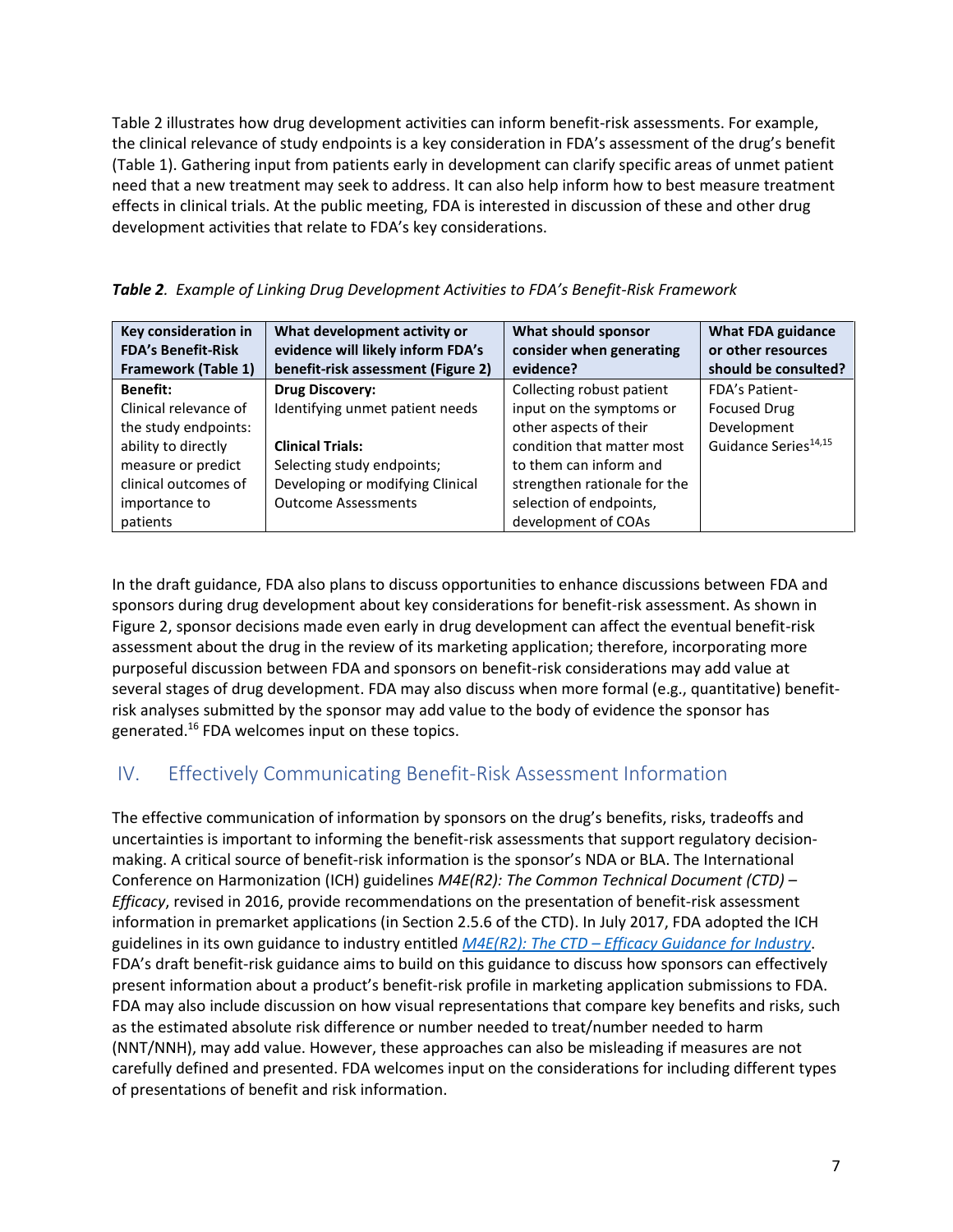FDA also continues to explore ways to enhance the value of the Benefit-Risk Framework as a tool to communicate the Agency's current thinking on a product's benefit-risk assessment to sponsors and the public. The Benefit-Risk Framework has become an important tool to communicate in FDA's review documentation the benefit-risk assessments that informs the Agency's approval decision for an NDA or BLA.<sup>17</sup> Another important mechanism for communicating benefit-risk information in support of regulatory decision-making—and more broadly, to the public—is the product-specific Advisory Committee meeting.<sup>18</sup> For example, utilization of a preliminary draft Benefit-Risk Framework may support development of the questions to the Advisory Committee on topics related to benefit, risk, and benefit-risk assessment. FDA welcomes input on the potential to leverage the Benefit-Risk Framework to support advisory committee discussions.

# V. Benefit-Risk Assessment to Inform FDA and Sponsor Decision-Making in the Postmarket Setting

Benefit-risk assessment does not end with FDA's approval of a drug. In the postmarket setting, both sponsors and FDA continue to make decisions related to marketed drugs as information continues to be generated about the benefits and risks of that drug. The evidence used to inform these decisions, however, comes from a diverse set of sources. This information can be collected in a systematic way for specific purposes—such as for a postmarketing requirement or for REMS assessments—or it can be generated through surveillance and pharmacovigilance. For serious safety concerns identified in the premarket review, uncertainty about the risks may decrease over time, as the body of evidence (including from postmarketing clinical trials, studies, and surveillance) builds.

Many postmarketing decisions, such as modifications to a REMS program or updates to product labeling, consider benefit and risk, even if a formal assessment using the Benefit-Risk Framework is not performed. At times, however, a new safety concern emerges that requires a more formal benefit-risk assessment to inform postmarket regulatory decision-making. Examples of such decisions include marketing withdrawal, initiation or removal of a REMS, and inclusion or removal of a boxed warning. The benefit-risk assessments that guide these decisions consider the evolving therapeutic context, including availability of additional treatments, evidence and uncertainties from real-world use of the drug, and the potential impacts that regulatory actions have on healthcare providers' and patients' decision-making. In the draft guidance, FDA plans to articulate considerations for benefit-risk assessment that may be particularly significant to post-marketing regulatory decisions. FDA may also discuss how patient input collected in the post-marketing phase can inform benefit-risk assessment, and when more formal benefit-risk assessment approaches may add value in the postmarket setting.

The public meeting on benefit-risk will explore opportunities for sponsors and FDA to enhance discussion of benefit-risk considerations in the postmarket setting. Periodic safety reporting is an important mechanism for sponsors to communicate information that can inform FDA's benefit-risk assessment in postmarket review. For example, ICH Guidelines E2C(R2)<sup>19</sup> published in 2012 and adopted as guidance by FDA in 2016,<sup>20</sup> provide recommendations on developing an optional Periodic Benefit-Risk Evaluation Report (PBRER) with the objective to "present a comprehensive, concise, and critical analysis of new or emerging information on the risks of the medicinal product and on its benefit in approved indications, to enable an appraisal of the product's overall benefit-risk profile (p.2)."

FDA is also exploring how to enhance the Benefit-Risk Framework as a tool to support these postmarket benefit-risk assessments. FDA welcomes input on how to utilize the framework in this context.